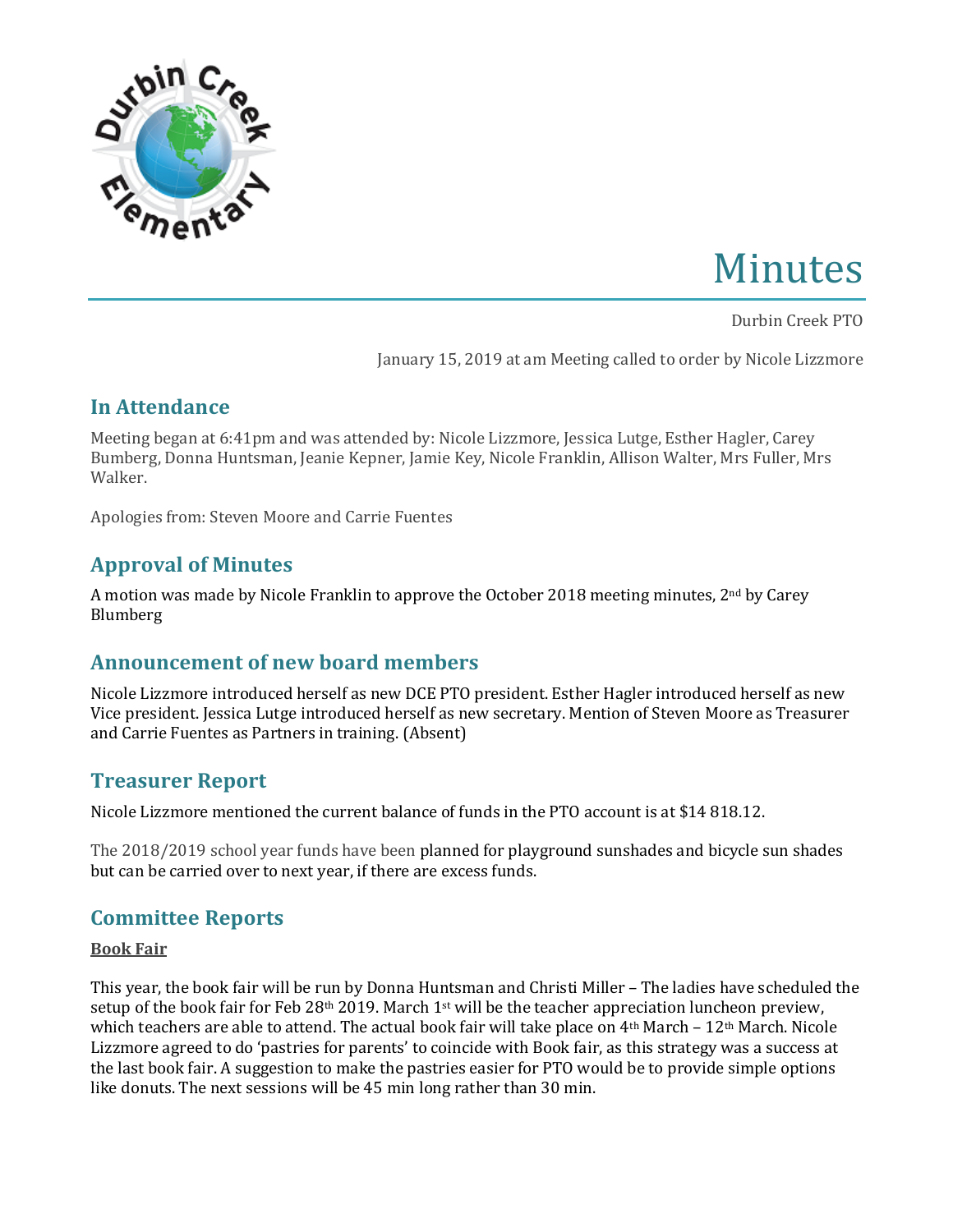Another suggestion is to do a Grandparent luncheon day where we provide the cookies and grandparents bring their lunch

Donna Huntsman mentioned that DCE gets 55c in Scolastic dollars to the dollar. We currently have \$11 000 in scholastic dollars in our account.

There is an option to earn cash rather than scholastic dollars, however this is returned at a much lower rate. Because this is our second Scolastic event, the new offer is 75c Scolastic dollars to the dollar.

A good suggestion wich was successful at the previous book fair was to buy books for teachers' classrooms and Scolastic also offers furniture.

Donna Huntsman made the comment that they will have 3 registers at the next book fair - one will be cash only.

Donna Huntsman has got may more suggestions and has set up a meeting with PTO on 29th January 2019 to discuss may more details and improve the processes before the Book fair begins.

Sign up genius – ensure that the sign up genius is sent out really early to ensure sufficient sign up time.

### **Principal Report**

Dr Mike Mattoes - Mrs Fuller and Mrs Walker attended In service training by Dr Mike Mattoes. A new look and response to interventionin the classroom for children who require extra remediation. This training was for leadership teams at DCE.

Mrs Fuller mentioned that the demographic in St Johns is changing and Mrs Fuller is looking to fill the gaps to prepare and remedial intervention to help children get to where they need to be by year end. Mrs Fuller and Walker are working on this kind of intervention as soon as possible, already beginning intervention in WOW program.

Parents of students who need extra remediation will receive letters from Mrs Fuller regarding Intervention remedial program.

Mrs Fuller feels the teachers are on board and excited to partake in the new program

Sunshades – Some disappointment from the teachers regarding the sunshades this year, because the teachers would prefer the money to be used on technology, however, leadership would prefer to use the funding from PTO for the sunshades this year, as the previous 3 years have been spent on technology.

Fun run – Teachers and principals are excited and prepared for the fun run. The date for the fun run is planned for Feb 1<sup>st.</sup> 2019. Mrs Fuller will send home a Access Registration Form with the children in time to get all participants approved for school access.

Feb  $11<sup>th</sup>$  is another family KNIGHT – no homework and no after school activities after extended day. Mrs Fuller would like to encourage families to spend time together.

Talent show  $-7$ <sup>th</sup> Feb upcoming